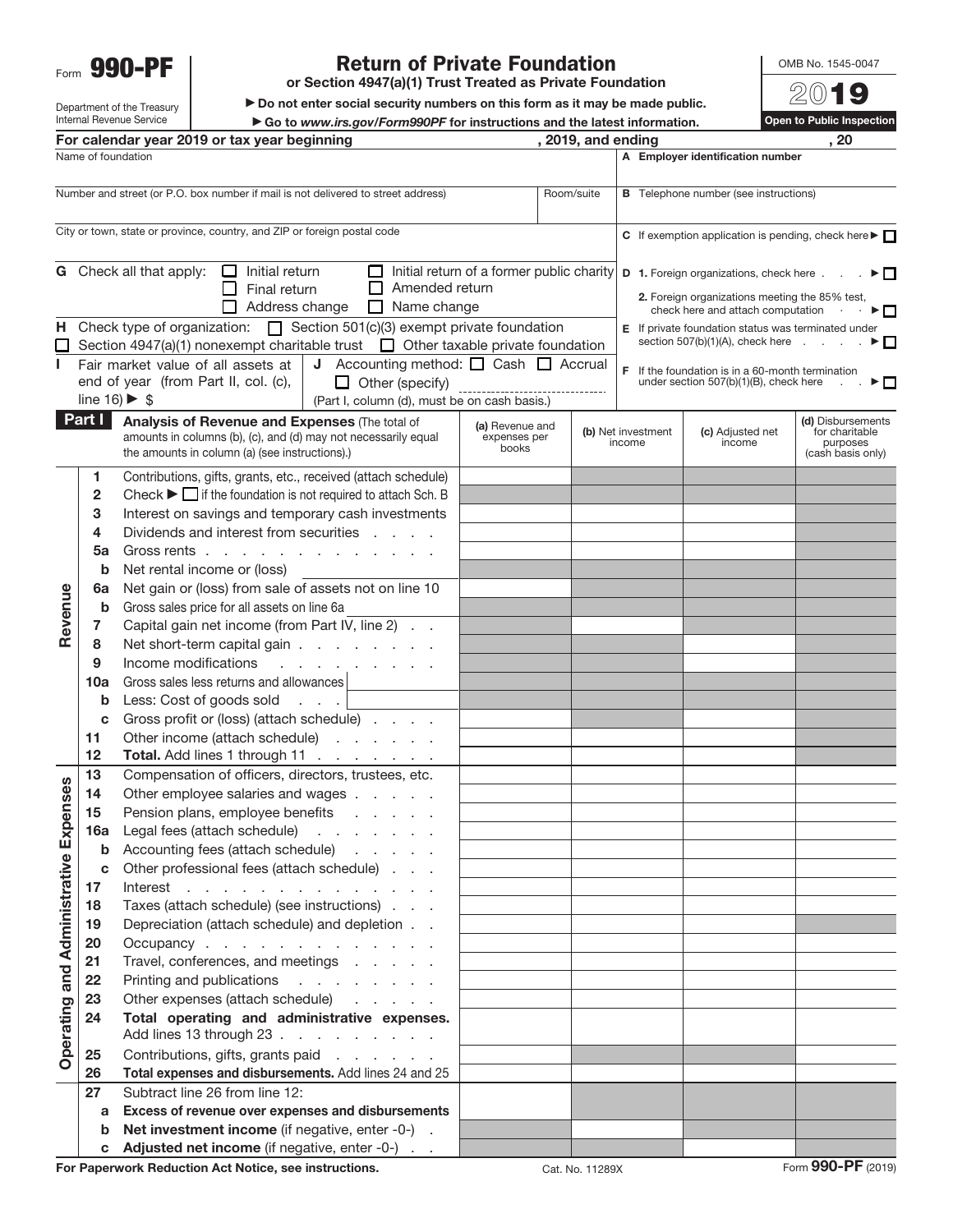|                                                                                                                               | Form 990-PF (2019) |                                                                                                                                                                                                                                                                      |                |                |                         | Page 2                |
|-------------------------------------------------------------------------------------------------------------------------------|--------------------|----------------------------------------------------------------------------------------------------------------------------------------------------------------------------------------------------------------------------------------------------------------------|----------------|----------------|-------------------------|-----------------------|
| Part II<br>End of year<br>Beginning of year<br><b>Balance Sheets</b> Attached schedules and amounts in the description column |                    |                                                                                                                                                                                                                                                                      |                |                |                         |                       |
|                                                                                                                               |                    | should be for end-of-year amounts only. (See instructions.)                                                                                                                                                                                                          | (a) Book Value | (b) Book Value |                         | (c) Fair Market Value |
|                                                                                                                               | 1                  | Cash-non-interest-bearing<br>and the contract of the contract of                                                                                                                                                                                                     |                |                |                         |                       |
|                                                                                                                               | $\mathbf{2}$       | Savings and temporary cash investments                                                                                                                                                                                                                               |                |                |                         |                       |
|                                                                                                                               | 3                  | Accounts receivable                                                                                                                                                                                                                                                  |                |                |                         |                       |
|                                                                                                                               |                    |                                                                                                                                                                                                                                                                      |                |                |                         |                       |
|                                                                                                                               | 4                  | Pledges receivable ▶                                                                                                                                                                                                                                                 |                |                |                         |                       |
|                                                                                                                               |                    |                                                                                                                                                                                                                                                                      |                |                |                         |                       |
|                                                                                                                               | 5                  | Grants receivable                                                                                                                                                                                                                                                    |                |                |                         |                       |
|                                                                                                                               | 6                  | Receivables due from officers, directors, trustees, and other<br>disqualified persons (attach schedule) (see instructions)                                                                                                                                           |                |                |                         |                       |
|                                                                                                                               | 7                  | Other notes and loans receivable (attach schedule) > ___________________________                                                                                                                                                                                     |                |                |                         |                       |
|                                                                                                                               |                    |                                                                                                                                                                                                                                                                      |                |                |                         |                       |
|                                                                                                                               | 8                  | Inventories for sale or use                                                                                                                                                                                                                                          |                |                |                         |                       |
| Assets                                                                                                                        | 9                  | Prepaid expenses and deferred charges                                                                                                                                                                                                                                |                |                |                         |                       |
|                                                                                                                               | 10a                | Investments-U.S. and state government obligations (attach schedule)                                                                                                                                                                                                  |                |                |                         |                       |
|                                                                                                                               | b                  | Investments-corporate stock (attach schedule)                                                                                                                                                                                                                        |                |                |                         |                       |
|                                                                                                                               | c                  | Investments-corporate bonds (attach schedule)                                                                                                                                                                                                                        |                |                |                         |                       |
|                                                                                                                               | 11                 | Investments-land, buildings, and equipment: basis > _____________________________                                                                                                                                                                                    |                |                |                         |                       |
|                                                                                                                               |                    |                                                                                                                                                                                                                                                                      |                |                |                         |                       |
|                                                                                                                               | 12                 | Investments-mortgage loans                                                                                                                                                                                                                                           |                |                |                         |                       |
|                                                                                                                               | 13                 | Investments-other (attach schedule)                                                                                                                                                                                                                                  |                |                |                         |                       |
|                                                                                                                               | 14                 |                                                                                                                                                                                                                                                                      |                |                |                         |                       |
|                                                                                                                               |                    | Less: accumulated depreciation (attach schedule) > _____________________________                                                                                                                                                                                     |                |                |                         |                       |
|                                                                                                                               |                    |                                                                                                                                                                                                                                                                      |                |                |                         |                       |
|                                                                                                                               | 15                 |                                                                                                                                                                                                                                                                      |                |                |                         |                       |
|                                                                                                                               | 16                 | Total assets (to be completed by all filers-see the<br>instructions. Also, see page 1, item I)                                                                                                                                                                       |                |                |                         |                       |
|                                                                                                                               | 17                 | Accounts payable and accrued expenses                                                                                                                                                                                                                                |                |                |                         |                       |
|                                                                                                                               | 18                 | Grants payable                                                                                                                                                                                                                                                       |                |                |                         |                       |
|                                                                                                                               | 19                 | Deferred revenue                                                                                                                                                                                                                                                     |                |                |                         |                       |
|                                                                                                                               | 20                 | Loans from officers, directors, trustees, and other disqualified persons                                                                                                                                                                                             |                |                |                         |                       |
| Liabilities                                                                                                                   | 21                 | Mortgages and other notes payable (attach schedule)                                                                                                                                                                                                                  |                |                |                         |                       |
|                                                                                                                               | 22                 | Other liabilities (describe $\blacktriangleright$                                                                                                                                                                                                                    |                |                |                         |                       |
|                                                                                                                               | 23                 | Total liabilities (add lines 17 through 22)                                                                                                                                                                                                                          |                |                |                         |                       |
| Net Assets or Fund Balances                                                                                                   |                    | Foundations that follow FASB ASC 958, check here $\blacktriangleright \Box$<br>and complete lines 24, 25, 29, and 30.                                                                                                                                                |                |                |                         |                       |
|                                                                                                                               | 24                 | Net assets without donor restrictions                                                                                                                                                                                                                                |                |                |                         |                       |
|                                                                                                                               | 25                 | Net assets with donor restrictions                                                                                                                                                                                                                                   |                |                |                         |                       |
|                                                                                                                               |                    | Foundations that do not follow FASB ASC 958, check here ▶ □<br>and complete lines 26 through 30.                                                                                                                                                                     |                |                |                         |                       |
|                                                                                                                               | 26                 | Capital stock, trust principal, or current funds                                                                                                                                                                                                                     |                |                |                         |                       |
|                                                                                                                               | 27                 | Paid-in or capital surplus, or land, bldg., and equipment fund                                                                                                                                                                                                       |                |                |                         |                       |
|                                                                                                                               | 28                 | Retained earnings, accumulated income, endowment, or other funds                                                                                                                                                                                                     |                |                |                         |                       |
|                                                                                                                               | 29                 | Total net assets or fund balances (see instructions)                                                                                                                                                                                                                 |                |                |                         |                       |
|                                                                                                                               | 30                 | Total liabilities and net assets/fund balances (see                                                                                                                                                                                                                  |                |                |                         |                       |
|                                                                                                                               |                    | $instructions)$ .                                                                                                                                                                                                                                                    |                |                |                         |                       |
|                                                                                                                               | Part III           | Analysis of Changes in Net Assets or Fund Balances                                                                                                                                                                                                                   |                |                |                         |                       |
|                                                                                                                               |                    | 1 Total net assets or fund balances at beginning of year-Part II, column (a), line 29 (must agree with                                                                                                                                                               |                |                |                         |                       |
|                                                                                                                               |                    |                                                                                                                                                                                                                                                                      |                |                | 1.                      |                       |
| 2                                                                                                                             |                    | Enter amount from Part I, line 27a<br>and the contract of the contract of the contract of the contract of the contract of the contract of the contract of the contract of the contract of the contract of the contract of the contract of the contract of the contra |                |                | $\overline{2}$          |                       |
| 3                                                                                                                             |                    | Other increases not included in line 2 (itemize) ▶                                                                                                                                                                                                                   |                |                | 3                       |                       |
| 4                                                                                                                             |                    |                                                                                                                                                                                                                                                                      |                |                | $\overline{\mathbf{4}}$ |                       |
| 5                                                                                                                             |                    | Decreases not included in line 2 (itemize) ▶                                                                                                                                                                                                                         |                |                | 5                       |                       |
|                                                                                                                               |                    |                                                                                                                                                                                                                                                                      |                |                | 6                       |                       |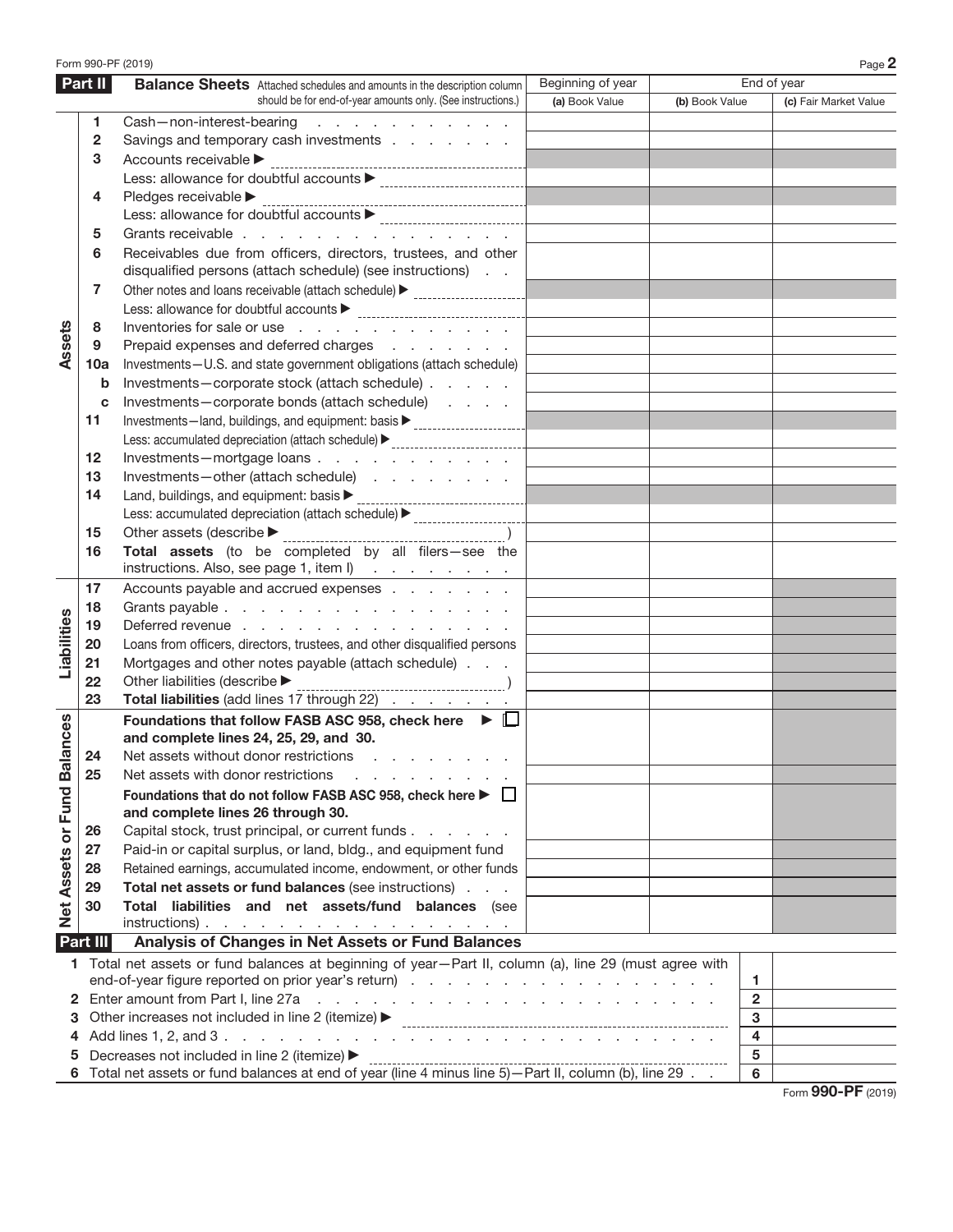| <b>Part IV</b> | Form 990-PF (2019)                                                   | <b>Capital Gains and Losses for Tax on Investment Income</b>                                                                                                                                                                   |                                                                                 |                                                 |                                      | Page 3                                                        |
|----------------|----------------------------------------------------------------------|--------------------------------------------------------------------------------------------------------------------------------------------------------------------------------------------------------------------------------|---------------------------------------------------------------------------------|-------------------------------------------------|--------------------------------------|---------------------------------------------------------------|
|                |                                                                      | (a) List and describe the kind(s) of property sold (for example, real estate,<br>2-story brick warehouse; or common stock, 200 shs. MLC Co.)                                                                                   |                                                                                 | (b) How acquired<br>P-Purchase<br>D-Donation    | (c) Date acquired<br>(mo., day, yr.) | (d) Date sold<br>(mo., day, yr.)                              |
| 1a             |                                                                      |                                                                                                                                                                                                                                |                                                                                 |                                                 |                                      |                                                               |
| $\mathbf b$    |                                                                      |                                                                                                                                                                                                                                |                                                                                 |                                                 |                                      |                                                               |
| C              |                                                                      |                                                                                                                                                                                                                                |                                                                                 |                                                 |                                      |                                                               |
| d              |                                                                      |                                                                                                                                                                                                                                |                                                                                 |                                                 |                                      |                                                               |
| е              |                                                                      |                                                                                                                                                                                                                                |                                                                                 |                                                 |                                      |                                                               |
|                | (e) Gross sales price                                                | (f) Depreciation allowed<br>(or allowable)                                                                                                                                                                                     |                                                                                 | (g) Cost or other basis<br>plus expense of sale |                                      | (h) Gain or (loss)<br>$((e)$ plus $(f)$ minus $(g)$           |
| a              |                                                                      |                                                                                                                                                                                                                                |                                                                                 |                                                 |                                      |                                                               |
| b              |                                                                      |                                                                                                                                                                                                                                |                                                                                 |                                                 |                                      |                                                               |
| C              |                                                                      |                                                                                                                                                                                                                                |                                                                                 |                                                 |                                      |                                                               |
| d              |                                                                      |                                                                                                                                                                                                                                |                                                                                 |                                                 |                                      |                                                               |
| е              |                                                                      |                                                                                                                                                                                                                                |                                                                                 |                                                 |                                      |                                                               |
|                |                                                                      | Complete only for assets showing gain in column (h) and owned by the foundation on 12/31/69.                                                                                                                                   |                                                                                 |                                                 |                                      | (I) Gains (Col. (h) gain minus                                |
|                | (i) FMV as of $12/31/69$                                             | (i) Adjusted basis<br>as of 12/31/69                                                                                                                                                                                           |                                                                                 | (k) Excess of col. (i)<br>over col. (j), if any |                                      | col. (k), but not less than -0-) or<br>Losses (from col. (h)) |
| a              |                                                                      |                                                                                                                                                                                                                                |                                                                                 |                                                 |                                      |                                                               |
| b              |                                                                      |                                                                                                                                                                                                                                |                                                                                 |                                                 |                                      |                                                               |
| C              |                                                                      |                                                                                                                                                                                                                                |                                                                                 |                                                 |                                      |                                                               |
| d              |                                                                      |                                                                                                                                                                                                                                |                                                                                 |                                                 |                                      |                                                               |
| e              |                                                                      |                                                                                                                                                                                                                                |                                                                                 |                                                 |                                      |                                                               |
| 2              | Capital gain net income or (net capital loss)                        |                                                                                                                                                                                                                                | If gain, also enter in Part I, line 7<br>If (loss), enter -0- in Part I, line 7 |                                                 | $\mathbf{2}$                         |                                                               |
| 3              |                                                                      | Net short-term capital gain or (loss) as defined in sections 1222(5) and (6):<br>If gain, also enter in Part I, line 8, column (c). See instructions. If (loss), enter -0- in                                                  |                                                                                 |                                                 |                                      |                                                               |
|                | Part I, line 8                                                       | and a complete the complete state of the complete state of the complete state of the complete state of the complete state of the complete state of the complete state of the complete state of the complete state of the compl |                                                                                 |                                                 | 3                                    |                                                               |
| Part V         |                                                                      | Qualification Under Section 4940(e) for Reduced Tax on Net Investment Income<br>(For optional use by domestic private foundations subject to the section 4940(a) tax on net investment income.)                                |                                                                                 |                                                 |                                      |                                                               |
|                | If section 4940(d)(2) applies, leave this part blank.                | Was the foundation liable for the section 4942 tax on the distributable amount of any year in the base period?<br>If "Yes," the foundation doesn't qualify under section 4940(e). Do not complete this part.                   |                                                                                 |                                                 |                                      | $\Box$ Yes $\Box$ No                                          |
| 1              |                                                                      | Enter the appropriate amount in each column for each year; see the instructions before making any entries.                                                                                                                     |                                                                                 |                                                 |                                      |                                                               |
|                | (a)<br>Base period years<br>Calendar year (or tax year beginning in) | <b>(c)</b><br>Adjusted qualifying distributions<br>Net value of noncharitable-use assets                                                                                                                                       |                                                                                 |                                                 |                                      | (d)<br>Distribution ratio<br>(col. (b) divided by col. (c))   |
|                | 2018                                                                 |                                                                                                                                                                                                                                |                                                                                 |                                                 |                                      |                                                               |
|                | 2017                                                                 |                                                                                                                                                                                                                                |                                                                                 |                                                 |                                      |                                                               |
|                | 2016                                                                 |                                                                                                                                                                                                                                |                                                                                 |                                                 |                                      |                                                               |
|                | 2015                                                                 |                                                                                                                                                                                                                                |                                                                                 |                                                 |                                      |                                                               |
|                | 2014                                                                 |                                                                                                                                                                                                                                |                                                                                 |                                                 |                                      |                                                               |
|                |                                                                      |                                                                                                                                                                                                                                |                                                                                 |                                                 |                                      |                                                               |
| 2              | <b>Total</b> of line 1, column (d)                                   | a construction of the construction of the construction of the construction of the construction of the construction of the construction of the construction of the construction of the construction of the construction of the  |                                                                                 |                                                 | $\overline{2}$                       |                                                               |
| 3              |                                                                      | Average distribution ratio for the 5-year base period-divide the total on line 2 by 5.0, or by<br>the number of years the foundation has been in existence if less than 5 years                                                |                                                                                 |                                                 | 3                                    |                                                               |
| 4              |                                                                      | Enter the net value of noncharitable-use assets for 2019 from Part X, line 5                                                                                                                                                   |                                                                                 |                                                 | 4                                    |                                                               |
| 5              | Multiply line 4 by line 3                                            |                                                                                                                                                                                                                                |                                                                                 |                                                 | 5                                    |                                                               |
| 6              |                                                                      | Enter 1% of net investment income (1% of Part I, line 27b)                                                                                                                                                                     |                                                                                 |                                                 | 6                                    |                                                               |
| 7              | Add lines 5 and 6                                                    | and the company of the company of the company of the company of the company of the company of the company of the company of the company of the company of the company of the company of the company of the company of the comp |                                                                                 |                                                 | $\overline{7}$                       |                                                               |
| 8              |                                                                      |                                                                                                                                                                                                                                |                                                                                 |                                                 | 8                                    |                                                               |
|                | Part VI instructions.                                                | If line 8 is equal to or greater than line 7, check the box in Part VI, line 1b, and complete that part using a 1% tax rate. See the                                                                                           |                                                                                 |                                                 |                                      |                                                               |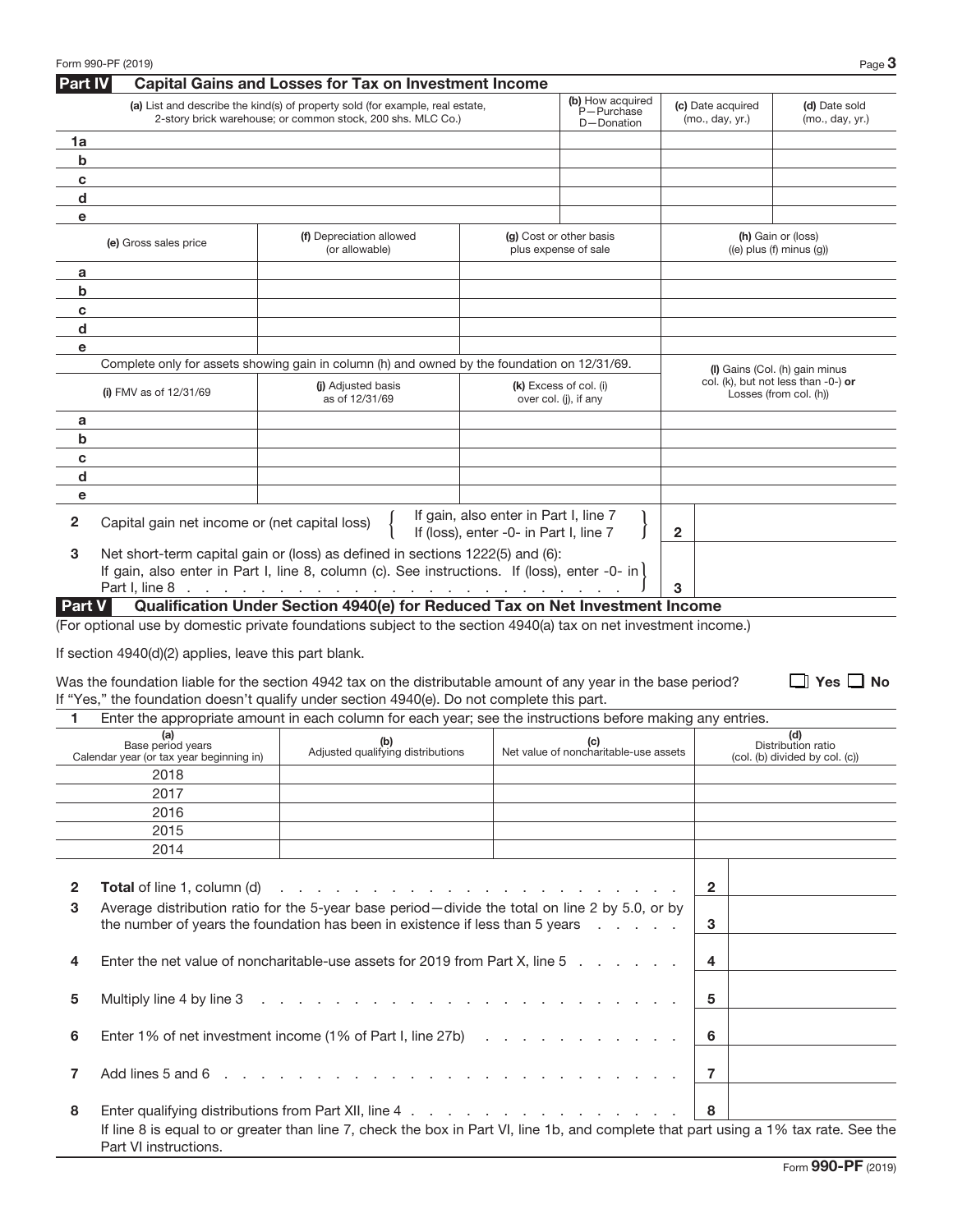|                | Form 990-PF (2019)                                                                                                                                                                                                                                                |                    |                | Page 4       |  |  |
|----------------|-------------------------------------------------------------------------------------------------------------------------------------------------------------------------------------------------------------------------------------------------------------------|--------------------|----------------|--------------|--|--|
| <b>Part VI</b> | Excise Tax Based on Investment Income (Section 4940(a), 4940(b), 4940(e), or 4948–see instructions)                                                                                                                                                               |                    |                |              |  |  |
| 1a l           | Exempt operating foundations described in section $4940(d)(2)$ , check here $\blacktriangleright$ and enter "N/A" on line 1.                                                                                                                                      |                    |                |              |  |  |
|                |                                                                                                                                                                                                                                                                   |                    |                |              |  |  |
| b              | Domestic foundations that meet the section 4940(e) requirements in Part V, check<br>$\blacktriangleleft$                                                                                                                                                          |                    |                |              |  |  |
|                |                                                                                                                                                                                                                                                                   |                    |                |              |  |  |
| C              | All other domestic foundations enter 2% of line 27b. Exempt foreign organizations, enter 4% of                                                                                                                                                                    |                    |                |              |  |  |
|                |                                                                                                                                                                                                                                                                   |                    |                |              |  |  |
| 2              | Tax under section 511 (domestic section 4947(a)(1) trusts and taxable foundations only; others, enter -0-)<br>$\mathbf{2}$                                                                                                                                        |                    |                |              |  |  |
| 3              | 3                                                                                                                                                                                                                                                                 |                    |                |              |  |  |
| 4              | Subtitle A (income) tax (domestic section 4947(a)(1) trusts and taxable foundations only; others, enter -0-)<br>$\overline{4}$                                                                                                                                    |                    |                |              |  |  |
| 5              | Tax based on investment income. Subtract line 4 from line 3. If zero or less, enter -0-<br>5                                                                                                                                                                      |                    |                |              |  |  |
| 6              | Credits/Payments:                                                                                                                                                                                                                                                 |                    |                |              |  |  |
| a              | 2019 estimated tax payments and 2018 overpayment credited to 2019<br>6a                                                                                                                                                                                           |                    |                |              |  |  |
| $\mathbf b$    | Exempt foreign organizations-tax withheld at source<br>6b                                                                                                                                                                                                         |                    |                |              |  |  |
| c              | Tax paid with application for extension of time to file (Form 8868)<br>6c                                                                                                                                                                                         |                    |                |              |  |  |
| d              | Backup withholding erroneously withheld<br>6d                                                                                                                                                                                                                     |                    |                |              |  |  |
| 7              | Total credits and payments. Add lines 6a through 6d<br>$\overline{7}$                                                                                                                                                                                             |                    |                |              |  |  |
| 8              | Enter any penalty for underpayment of estimated tax. Check here [ if Form 2220 is attached<br>8                                                                                                                                                                   |                    |                |              |  |  |
| 9              | Tax due. If the total of lines 5 and 8 is more than line 7, enter amount owed<br>9                                                                                                                                                                                |                    |                |              |  |  |
| 10             | <b>Overpayment.</b> If line 7 is more than the total of lines 5 and 8, enter the <b>amount overpaid</b><br>10                                                                                                                                                     |                    |                |              |  |  |
| 11             | Enter the amount of line 10 to be: Credited to 2020 estimated tax ><br>11<br>Refunded                                                                                                                                                                             |                    |                |              |  |  |
|                | <b>Part VII-A</b><br><b>Statements Regarding Activities</b>                                                                                                                                                                                                       |                    |                |              |  |  |
| 1a             | During the tax year, did the foundation attempt to influence any national, state, or local legislation or did it                                                                                                                                                  |                    | Yes            | No           |  |  |
|                |                                                                                                                                                                                                                                                                   | 1a                 |                | П            |  |  |
| b              | Did it spend more than \$100 during the year (either directly or indirectly) for political purposes? See the                                                                                                                                                      |                    |                |              |  |  |
|                | instructions for the definition<br>the contract of the contract of the contract of the contract of the contract of the contract of the contract of the contract of the contract of the contract of the contract of the contract of the contract of the contract o | 1b.                |                |              |  |  |
|                | If the answer is "Yes" to 1a or 1b, attach a detailed description of the activities and copies of any materials                                                                                                                                                   |                    |                |              |  |  |
|                | published or distributed by the foundation in connection with the activities.                                                                                                                                                                                     |                    |                |              |  |  |
| c              |                                                                                                                                                                                                                                                                   | 1c                 | $\blacksquare$ | ப            |  |  |
| d              | Enter the amount (if any) of tax on political expenditures (section 4955) imposed during the year:                                                                                                                                                                |                    |                |              |  |  |
|                | (1) On the foundation. $\triangleright$ \$ (2) On foundation managers. $\triangleright$ \$                                                                                                                                                                        |                    |                |              |  |  |
| е              | Enter the reimbursement (if any) paid by the foundation during the year for political expenditure tax imposed                                                                                                                                                     |                    |                |              |  |  |
|                | on foundation managers. $\triangleright$ \$                                                                                                                                                                                                                       |                    |                |              |  |  |
| $\mathbf{2}$   | Has the foundation engaged in any activities that have not previously been reported to the IRS?                                                                                                                                                                   | $\mathbf{2}$       | $\mathsf{L}$   |              |  |  |
|                | If "Yes," attach a detailed description of the activities.                                                                                                                                                                                                        |                    |                |              |  |  |
| З              | Has the foundation made any changes, not previously reported to the IRS, in its governing instrument, articles                                                                                                                                                    |                    |                |              |  |  |
|                | of incorporation, or bylaws, or other similar instruments? If "Yes," attach a conformed copy of the changes.                                                                                                                                                      | З                  |                |              |  |  |
| 4a             | Did the foundation have unrelated business gross income of \$1,000 or more during the year?                                                                                                                                                                       | 4a                 |                |              |  |  |
| $\mathbf b$    |                                                                                                                                                                                                                                                                   | 4b                 |                |              |  |  |
| 5              | Was there a liquidation, termination, dissolution, or substantial contraction during the year?                                                                                                                                                                    | 5                  |                |              |  |  |
|                | If "Yes," attach the statement required by General Instruction T.                                                                                                                                                                                                 |                    |                |              |  |  |
| 6              | Are the requirements of section 508(e) (relating to sections 4941 through 4945) satisfied either:                                                                                                                                                                 |                    |                |              |  |  |
|                | . By language in the governing instrument, or                                                                                                                                                                                                                     |                    |                |              |  |  |
|                | . By state legislation that effectively amends the governing instrument so that no mandatory directions that                                                                                                                                                      |                    |                |              |  |  |
|                | conflict with the state law remain in the governing instrument? $\ldots$ , $\ldots$ , $\ldots$ , $\ldots$ , $\ldots$                                                                                                                                              | 6                  |                |              |  |  |
| 7              | Did the foundation have at least \$5,000 in assets at any time during the year? If "Yes," complete Part II, col. (c), and Part XV                                                                                                                                 | $\overline{7}$     |                |              |  |  |
| 8а             | Enter the states to which the foundation reports or with which it is registered. See instructions.                                                                                                                                                                |                    |                |              |  |  |
|                |                                                                                                                                                                                                                                                                   |                    |                |              |  |  |
| b              | If the answer is "Yes" to line 7, has the foundation furnished a copy of Form 990-PF to the Attorney General                                                                                                                                                      |                    |                |              |  |  |
|                | (or designate) of each state as required by General Instruction G? If "No," attach explanation                                                                                                                                                                    | 8b                 |                |              |  |  |
| 9              | Is the foundation claiming status as a private operating foundation within the meaning of section 4942(j)(3) or                                                                                                                                                   |                    |                |              |  |  |
|                | 4942(j)(5) for calendar year 2019 or the tax year beginning in 2019? See the instructions for Part XIV. If "Yes,"                                                                                                                                                 |                    |                |              |  |  |
|                |                                                                                                                                                                                                                                                                   | 9                  |                | $\mathbf{L}$ |  |  |
| 10             | Did any persons become substantial contributors during the tax year? If "Yes," attach a schedule listing their                                                                                                                                                    |                    |                |              |  |  |
|                |                                                                                                                                                                                                                                                                   | 10                 |                | l l          |  |  |
|                |                                                                                                                                                                                                                                                                   | Form 990-PF (2019) |                |              |  |  |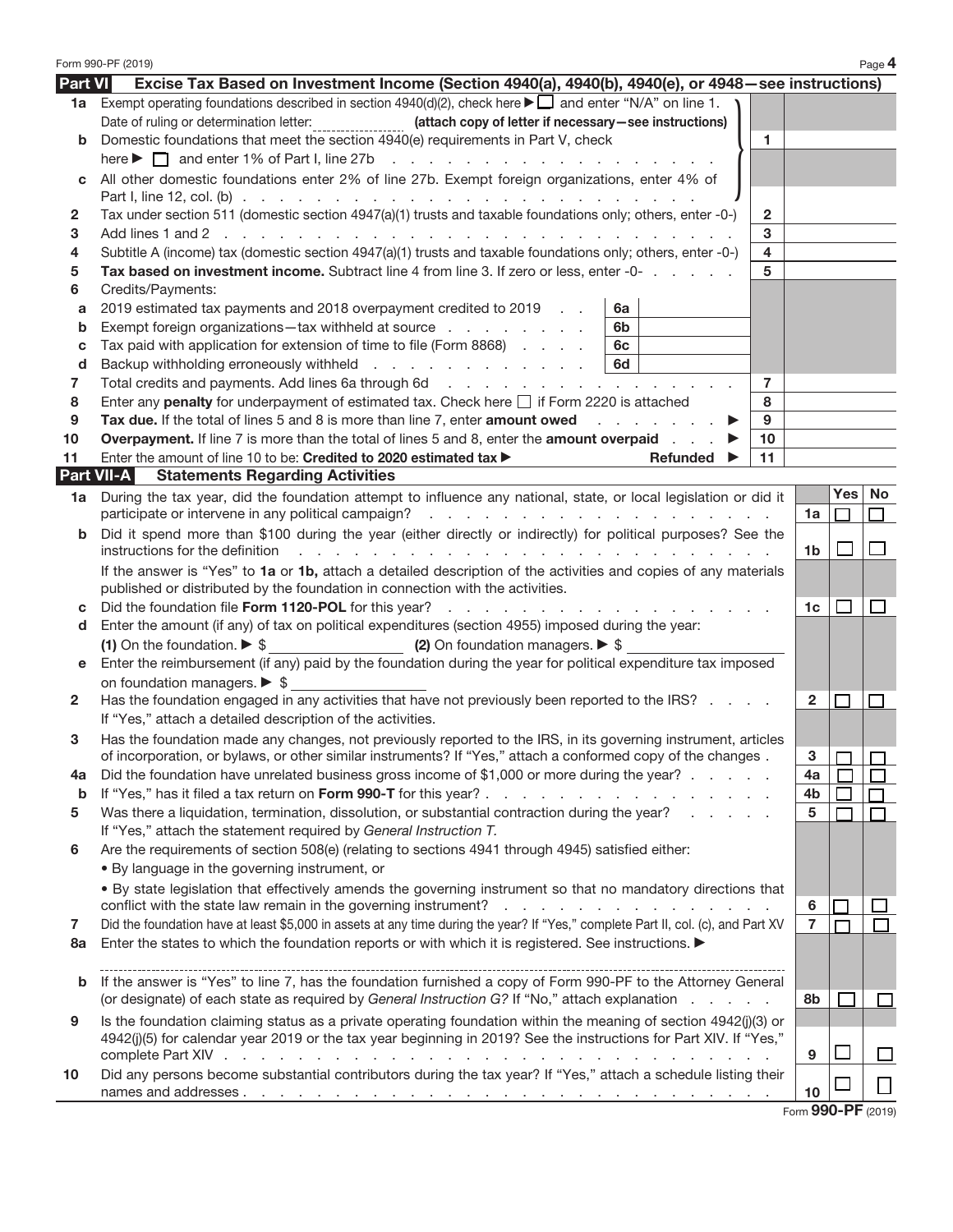|             | Form 990-PF (2019)                                                                                                                                                                                                                                                                                         |                |            | Page 5             |
|-------------|------------------------------------------------------------------------------------------------------------------------------------------------------------------------------------------------------------------------------------------------------------------------------------------------------------|----------------|------------|--------------------|
|             | <b>Part VII-A</b><br><b>Statements Regarding Activities (continued)</b>                                                                                                                                                                                                                                    |                |            |                    |
|             |                                                                                                                                                                                                                                                                                                            |                | Yes        | No                 |
| 11          | At any time during the year, did the foundation, directly or indirectly, own a controlled entity within the<br>meaning of section 512(b)(13)? If "Yes," attach schedule. See instructions                                                                                                                  | 11             |            | $\mathsf{L}$       |
| $12 \,$     | Did the foundation make a distribution to a donor advised fund over which the foundation or a disqualified                                                                                                                                                                                                 |                |            |                    |
| 13          | person had advisory privileges? If "Yes," attach statement. See instructions<br>Did the foundation comply with the public inspection requirements for its annual returns and exemption application?                                                                                                        | 12<br>13       |            |                    |
|             | Website address ▶                                                                                                                                                                                                                                                                                          |                |            |                    |
| 14          |                                                                                                                                                                                                                                                                                                            |                |            |                    |
|             | $ZIP+4$<br>Located at $\blacktriangleright$                                                                                                                                                                                                                                                                |                |            |                    |
| 15          | Section 4947(a)(1) nonexempt charitable trusts filing Form 990-PF in lieu of Form 1041-check here                                                                                                                                                                                                          |                |            |                    |
|             | $\vert$ 15                                                                                                                                                                                                                                                                                                 |                |            |                    |
| 16          | At any time during calendar year 2019, did the foundation have an interest in or a signature or other authority                                                                                                                                                                                            |                | Yes        | No                 |
|             | over a bank, securities, or other financial account in a foreign country?<br>See the instructions for exceptions and filing requirements for FinCEN Form 114. If "Yes," enter the name of                                                                                                                  | 16             |            | П                  |
|             | the foreign country                                                                                                                                                                                                                                                                                        |                |            |                    |
|             | <b>Part VII-B</b><br>Statements Regarding Activities for Which Form 4720 May Be Required                                                                                                                                                                                                                   |                |            |                    |
|             | File Form 4720 if any item is checked in the "Yes" column, unless an exception applies.                                                                                                                                                                                                                    |                | <b>Yes</b> | No                 |
| 1a          | During the year, did the foundation (either directly or indirectly):                                                                                                                                                                                                                                       |                |            |                    |
|             | (1) Engage in the sale or exchange, or leasing of property with a disqualified person?<br>Yes<br>No                                                                                                                                                                                                        |                |            |                    |
|             | (2) Borrow money from, lend money to, or otherwise extend credit to (or accept it from) a                                                                                                                                                                                                                  |                |            |                    |
|             | <b>Yes</b><br>No<br>(3) Furnish goods, services, or facilities to (or accept them from) a disqualified person?<br><b>Yes</b><br>No                                                                                                                                                                         |                |            |                    |
|             | (4) Pay compensation to, or pay or reimburse the expenses of, a disqualified person?<br>$\mathcal{L}^{\text{max}}$<br>Yes.<br>No                                                                                                                                                                           |                |            |                    |
|             | (5) Transfer any income or assets to a disqualified person (or make any of either available for                                                                                                                                                                                                            |                |            |                    |
|             | the benefit or use of a disqualified person)?<br>Yes<br><b>No</b>                                                                                                                                                                                                                                          |                |            |                    |
|             | (6) Agree to pay money or property to a government official? (Exception. Check "No" if the                                                                                                                                                                                                                 |                |            |                    |
|             | foundation agreed to make a grant to or to employ the official for a period after<br>termination of government service, if terminating within 90 days.)<br>Yes<br>No                                                                                                                                       |                |            |                    |
| b           | If any answer is "Yes" to $1a(1)$ -(6), did any of the acts fail to qualify under the exceptions described in                                                                                                                                                                                              |                |            |                    |
|             | Regulations section 53.4941(d)-3 or in a current notice regarding disaster assistance? See instructions                                                                                                                                                                                                    | 1 <sub>b</sub> |            |                    |
|             | Organizations relying on a current notice regarding disaster assistance, check here                                                                                                                                                                                                                        |                |            |                    |
| С           | Did the foundation engage in a prior year in any of the acts described in 1a, other than excepted acts, that                                                                                                                                                                                               |                |            |                    |
|             | were not corrected before the first day of the tax year beginning in 2019?<br>and the company of the company of                                                                                                                                                                                            | 1 <sub>c</sub> |            |                    |
| 2           | Taxes on failure to distribute income (section 4942) (does not apply for years the foundation was a private<br>operating foundation defined in section 4942(j)(3) or 4942(j)(5)):                                                                                                                          |                |            |                    |
|             | At the end of tax year 2019, did the foundation have any undistributed income (Part XIII, lines                                                                                                                                                                                                            |                |            |                    |
|             | 6d and 6e) for tax year(s) beginning before 2019?<br>a construction of the construction of the construction of the construction of the construction of the construction of the construction of the construction of the construction of the construction of the construction of the<br>$\Box$ Yes $\Box$ No |                |            |                    |
|             | If "Yes," list the years ▶<br>$20$ , $20$ , $20$ , $20$                                                                                                                                                                                                                                                    |                |            |                    |
| $\mathbf b$ | Are there any years listed in 2a for which the foundation is not applying the provisions of section $4942(a)(2)$<br>(relating to incorrect valuation of assets) to the year's undistributed income? (If applying section 4942(a)(2) to                                                                     |                |            |                    |
|             | all years listed, answer "No" and attach statement - see instructions.)                                                                                                                                                                                                                                    | 2 <sub>b</sub> |            |                    |
| C           | If the provisions of section $4942(a)(2)$ are being applied to any of the years listed in 2a, list the years here.                                                                                                                                                                                         |                |            |                    |
|             | $\triangleright$ 20, 20, 20, 20, 20                                                                                                                                                                                                                                                                        |                |            |                    |
|             | 3a Did the foundation hold more than a 2% direct or indirect interest in any business enterprise                                                                                                                                                                                                           |                |            |                    |
|             | at any time during the year? $\ldots$ $\ldots$ $\ldots$ $\ldots$ $\ldots$ $\ldots$ $\ldots$ $\ldots$ $\ldots$<br>No<br><b>Yes</b>                                                                                                                                                                          |                |            |                    |
| $\mathbf b$ | If "Yes," did it have excess business holdings in 2019 as a result of (1) any purchase by the foundation or<br>disqualified persons after May 26, 1969; (2) the lapse of the 5-year period (or longer period approved by the                                                                               |                |            |                    |
|             | Commissioner under section 4943(c)(7)) to dispose of holdings acquired by gift or bequest; or (3) the lapse of                                                                                                                                                                                             |                |            |                    |
|             | the 10-, 15-, or 20-year first phase holding period? (Use Form 4720, Schedule C, to determine if the                                                                                                                                                                                                       |                |            |                    |
|             |                                                                                                                                                                                                                                                                                                            | 3 <sub>b</sub> |            |                    |
| 4a          | Did the foundation invest during the year any amount in a manner that would jeopardize its charitable purposes?                                                                                                                                                                                            | 4a             |            |                    |
| b           | Did the foundation make any investment in a prior year (but after December 31, 1969) that could jeopardize its<br>charitable purpose that had not been removed from jeopardy before the first day of the tax year beginning in 2019?                                                                       |                |            |                    |
|             |                                                                                                                                                                                                                                                                                                            | 4b             |            | Form 990-PF (2019) |
|             |                                                                                                                                                                                                                                                                                                            |                |            |                    |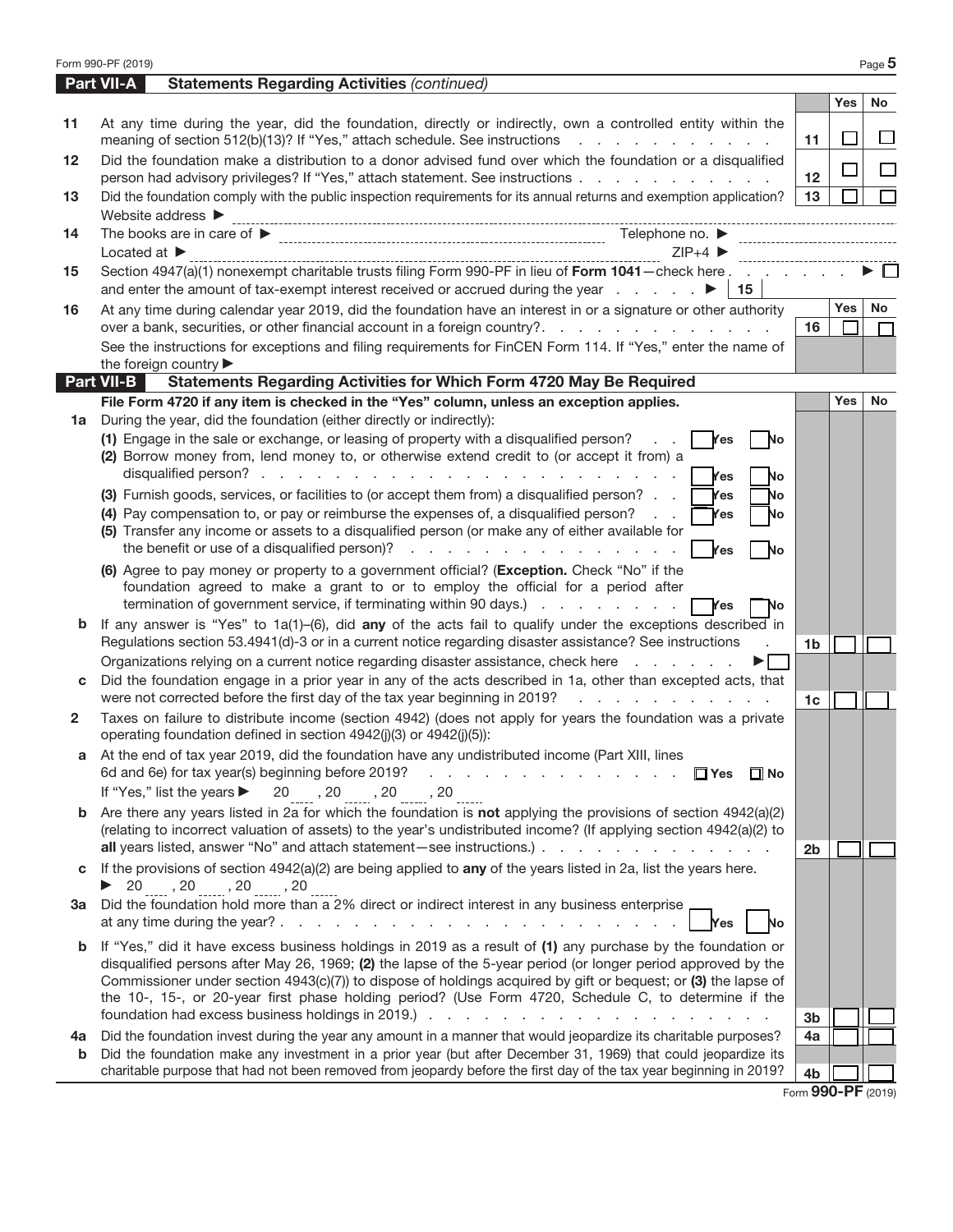|              | Form 990-PF (2019) |                                                                                                                                                                                                                                                                                                                                                                                               |                                                                 |                                                 |                                                                                |             |                      |                  | Page $6$ |
|--------------|--------------------|-----------------------------------------------------------------------------------------------------------------------------------------------------------------------------------------------------------------------------------------------------------------------------------------------------------------------------------------------------------------------------------------------|-----------------------------------------------------------------|-------------------------------------------------|--------------------------------------------------------------------------------|-------------|----------------------|------------------|----------|
|              | <b>Part VII-B</b>  | Statements Regarding Activities for Which Form 4720 May Be Required (continued)                                                                                                                                                                                                                                                                                                               |                                                                 |                                                 |                                                                                |             |                      |                  |          |
| 5a           |                    | During the year, did the foundation pay or incur any amount to:<br>(1) Carry on propaganda, or otherwise attempt to influence legislation (section 4945(e))?<br>(2) Influence the outcome of any specific public election (see section 4955); or to carry on,<br>directly or indirectly, any voter registration drive?                                                                        | and the contract of the contract of the                         |                                                 | Yes<br><b>IYes</b>                                                             | lNo<br>No   |                      | <b>Yes</b>       | No       |
|              |                    | (3) Provide a grant to an individual for travel, study, or other similar purposes?<br>(4) Provide a grant to an organization other than a charitable, etc., organization described in                                                                                                                                                                                                         |                                                                 |                                                 | <b>IYes</b><br><b>Press</b>                                                    | lNo<br>lNo  |                      |                  |          |
|              |                    | (5) Provide for any purpose other than religious, charitable, scientific, literary, or educational<br>purposes, or for the prevention of cruelty to children or animals?                                                                                                                                                                                                                      |                                                                 |                                                 |                                                                                |             |                      |                  |          |
| b            |                    | If any answer is "Yes" to 5a(1)–(5), did any of the transactions fail to qualify under the exceptions described<br>in Regulations section 53.4945 or in a current notice regarding disaster assistance? See instructions                                                                                                                                                                      |                                                                 |                                                 |                                                                                |             | 5b                   |                  |          |
| C            |                    | Organizations relying on a current notice regarding disaster assistance, check here<br>If the answer is "Yes" to question 5a(4), does the foundation claim exemption from the tax<br>because it maintained expenditure responsibility for the grant?                                                                                                                                          |                                                                 |                                                 | <b>IYes</b>                                                                    |             |                      |                  |          |
| 6a           |                    | If "Yes," attach the statement required by Regulations section 53.4945-5(d).<br>Did the foundation, during the year, receive any funds, directly or indirectly, to pay premiums<br>on a personal benefit contract?<br>the contract of the contract of the contract of the contract of the                                                                                                     |                                                                 |                                                 | <b>Yes</b>                                                                     | lNo.        |                      |                  |          |
|              |                    | <b>b</b> Did the foundation, during the year, pay premiums, directly or indirectly, on a personal benefit contract?<br>If "Yes" to 6b, file Form 8870.                                                                                                                                                                                                                                        |                                                                 |                                                 |                                                                                |             | 6b                   |                  |          |
| 7a<br>b<br>8 |                    | At any time during the tax year, was the foundation a party to a prohibited tax shelter transaction? $\Box$ Yes<br>If "Yes," did the foundation receive any proceeds or have any net income attributable to the transaction? .<br>Is the foundation subject to the section 4960 tax on payment(s) of more than \$1,000,000 in<br>remuneration or excess parachute payment(s) during the year? |                                                                 |                                                 | l Yes                                                                          | l INo<br>No | 7b                   |                  |          |
|              | <b>Part VIII</b>   | Information About Officers, Directors, Trustees, Foundation Managers, Highly Paid Employees,<br>and Contractors                                                                                                                                                                                                                                                                               |                                                                 |                                                 |                                                                                |             |                      |                  |          |
| 1            |                    | List all officers, directors, trustees, and foundation managers and their compensation. See instructions.                                                                                                                                                                                                                                                                                     |                                                                 |                                                 |                                                                                |             |                      |                  |          |
|              |                    | (a) Name and address                                                                                                                                                                                                                                                                                                                                                                          | (b) Title, and average<br>hours per week<br>devoted to position | (c) Compensation<br>(If not paid,<br>enter -0-) | (d) Contributions to<br>employee benefit plans<br>and deferred compensation    |             | (e) Expense account, | other allowances |          |
|              |                    |                                                                                                                                                                                                                                                                                                                                                                                               |                                                                 |                                                 |                                                                                |             |                      |                  |          |
|              |                    |                                                                                                                                                                                                                                                                                                                                                                                               |                                                                 |                                                 |                                                                                |             |                      |                  |          |
|              |                    |                                                                                                                                                                                                                                                                                                                                                                                               |                                                                 |                                                 |                                                                                |             |                      |                  |          |
|              |                    |                                                                                                                                                                                                                                                                                                                                                                                               |                                                                 |                                                 |                                                                                |             |                      |                  |          |
| $\mathbf{2}$ | "NONE."            | Compensation of five highest-paid employees (other than those included on line 1-see instructions). If none, enter                                                                                                                                                                                                                                                                            |                                                                 |                                                 |                                                                                |             |                      |                  |          |
|              |                    | (a) Name and address of each employee paid more than \$50,000                                                                                                                                                                                                                                                                                                                                 | (b) Title, and average<br>hours per week<br>devoted to position | (c) Compensation                                | (d) Contributions to<br>employee benefit<br>plans and deferred<br>compensation |             | (e) Expense account, | other allowances |          |
|              |                    |                                                                                                                                                                                                                                                                                                                                                                                               |                                                                 |                                                 |                                                                                |             |                      |                  |          |
|              |                    |                                                                                                                                                                                                                                                                                                                                                                                               |                                                                 |                                                 |                                                                                |             |                      |                  |          |
|              |                    |                                                                                                                                                                                                                                                                                                                                                                                               |                                                                 |                                                 |                                                                                |             |                      |                  |          |
|              |                    |                                                                                                                                                                                                                                                                                                                                                                                               |                                                                 |                                                 |                                                                                |             |                      |                  |          |

**Total** number of other employees paid over \$50,000 .................... a

|  |  |  |  | Form 990-PF (2019) |
|--|--|--|--|--------------------|
|--|--|--|--|--------------------|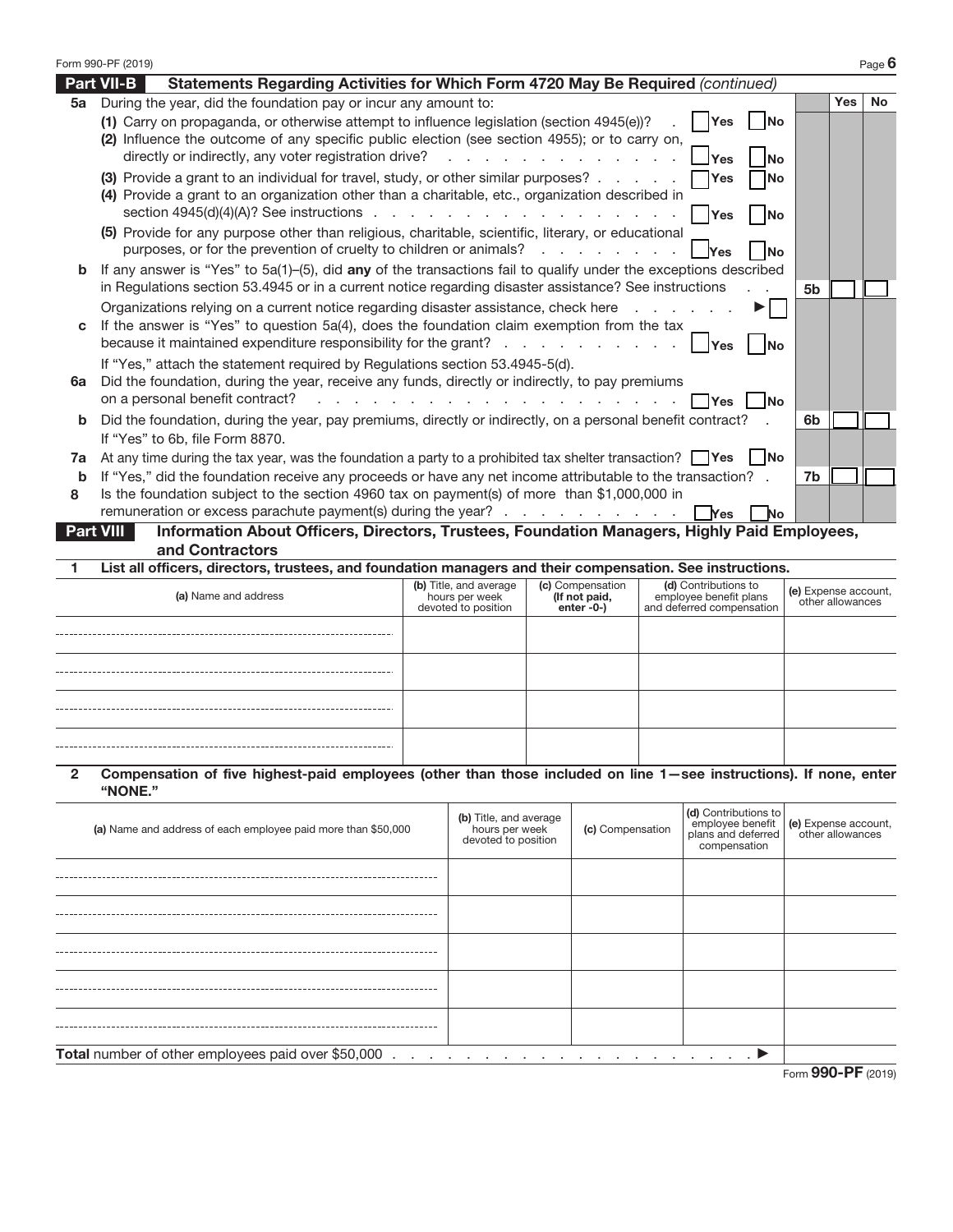| Form 990-PF (2019)                                                                                                                                                                                                                                        | Page 7           |
|-----------------------------------------------------------------------------------------------------------------------------------------------------------------------------------------------------------------------------------------------------------|------------------|
| Information About Officers, Directors, Trustees, Foundation Managers, Highly Paid Employees,<br><b>Part VIII</b><br>and Contractors (continued)                                                                                                           |                  |
| Five highest-paid independent contractors for professional services. See instructions. If none, enter "NONE."<br>3                                                                                                                                        |                  |
| (a) Name and address of each person paid more than \$50,000<br>(b) Type of service                                                                                                                                                                        | (c) Compensation |
|                                                                                                                                                                                                                                                           |                  |
|                                                                                                                                                                                                                                                           |                  |
|                                                                                                                                                                                                                                                           |                  |
|                                                                                                                                                                                                                                                           |                  |
|                                                                                                                                                                                                                                                           |                  |
|                                                                                                                                                                                                                                                           |                  |
|                                                                                                                                                                                                                                                           |                  |
|                                                                                                                                                                                                                                                           |                  |
|                                                                                                                                                                                                                                                           |                  |
| Total number of others receiving over \$50,000 for professional services<br>$\ldots$ $\blacktriangleright$<br>and a series of the contract of the contract of                                                                                             |                  |
| <b>Summary of Direct Charitable Activities</b><br>Part IX-A                                                                                                                                                                                               |                  |
| List the foundation's four largest direct charitable activities during the tax year. Include relevant statistical information such as the number of<br>organizations and other beneficiaries served, conferences convened, research papers produced, etc. | Expenses         |
| 1                                                                                                                                                                                                                                                         |                  |
|                                                                                                                                                                                                                                                           |                  |
|                                                                                                                                                                                                                                                           |                  |
| 2                                                                                                                                                                                                                                                         |                  |
|                                                                                                                                                                                                                                                           |                  |
| 3                                                                                                                                                                                                                                                         |                  |
|                                                                                                                                                                                                                                                           |                  |
|                                                                                                                                                                                                                                                           |                  |
| 4                                                                                                                                                                                                                                                         |                  |
|                                                                                                                                                                                                                                                           |                  |
| Part IX-B<br><b>Summary of Program-Related Investments (see instructions)</b>                                                                                                                                                                             |                  |
| Describe the two largest program-related investments made by the foundation during the tax year on lines 1 and 2.                                                                                                                                         | Amount           |
| 1                                                                                                                                                                                                                                                         |                  |
|                                                                                                                                                                                                                                                           |                  |
|                                                                                                                                                                                                                                                           |                  |
| 2                                                                                                                                                                                                                                                         |                  |
|                                                                                                                                                                                                                                                           |                  |
|                                                                                                                                                                                                                                                           |                  |
| All other program-related investments. See instructions.<br>3                                                                                                                                                                                             |                  |
|                                                                                                                                                                                                                                                           |                  |
|                                                                                                                                                                                                                                                           |                  |
| Total. Add lines 1 through 3<br>$\sim$                                                                                                                                                                                                                    |                  |
|                                                                                                                                                                                                                                                           |                  |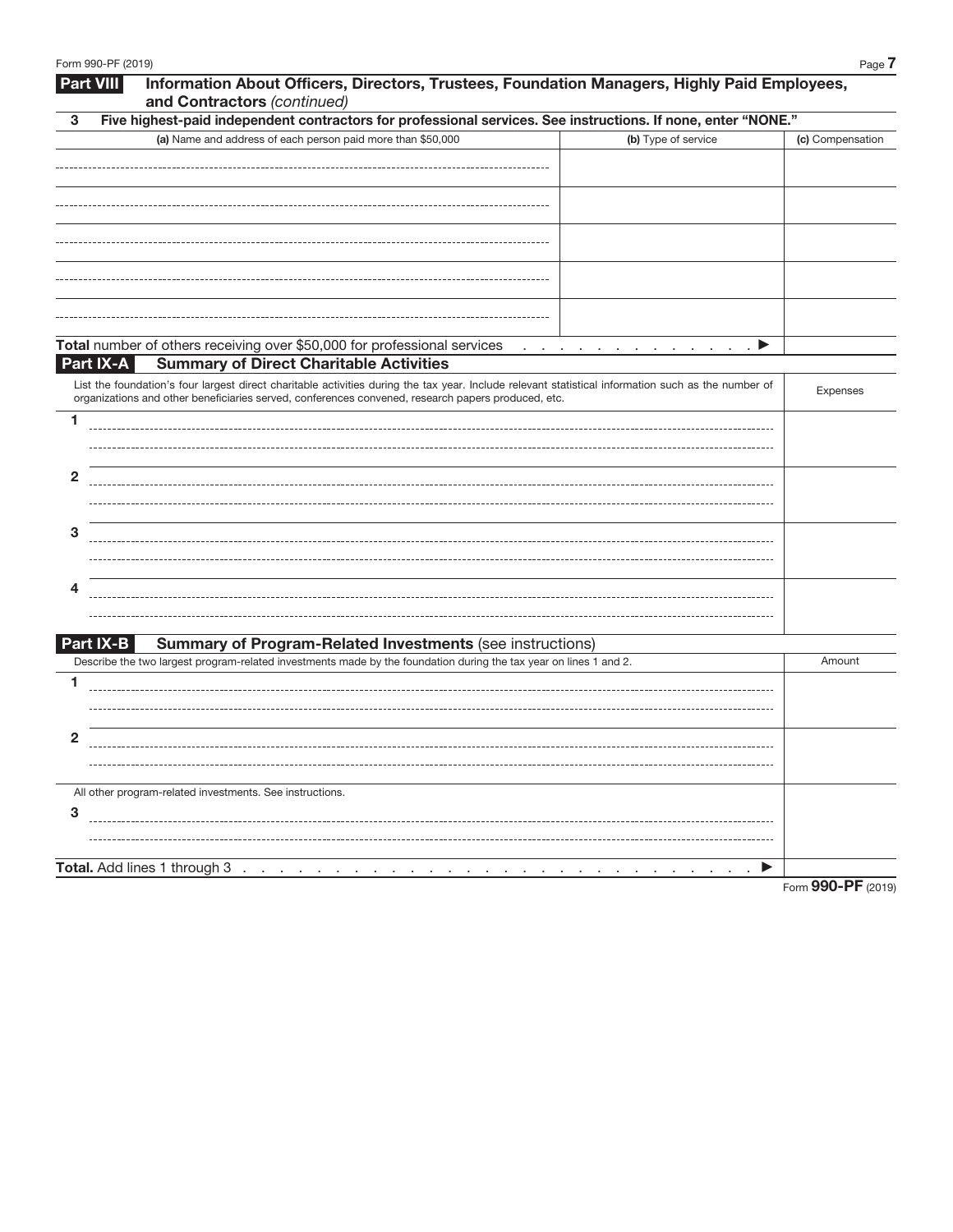|                | Form 990-PF (2019)                                                                                                                                                                                                             |                | Page 8 |
|----------------|--------------------------------------------------------------------------------------------------------------------------------------------------------------------------------------------------------------------------------|----------------|--------|
| Part X         | Minimum Investment Return (All domestic foundations must complete this part. Foreign foundations,                                                                                                                              |                |        |
|                | see instructions.)                                                                                                                                                                                                             |                |        |
| 1              | Fair market value of assets not used (or held for use) directly in carrying out charitable, etc.,                                                                                                                              |                |        |
|                | purposes:                                                                                                                                                                                                                      |                |        |
| а              |                                                                                                                                                                                                                                | 1a             |        |
| b              |                                                                                                                                                                                                                                | 1b             |        |
| с              |                                                                                                                                                                                                                                | 1c             |        |
| d              |                                                                                                                                                                                                                                | 1d             |        |
| е              | Reduction claimed for blockage or other factors reported on lines 1a and                                                                                                                                                       |                |        |
|                | 1c (attach detailed explanation).   1e                                                                                                                                                                                         |                |        |
| $\mathbf{2}$   |                                                                                                                                                                                                                                | $\overline{2}$ |        |
| 3              |                                                                                                                                                                                                                                | 3              |        |
| 4              | Cash deemed held for charitable activities. Enter 1 <sup>1</sup> / <sub>2</sub> % of line 3 (for greater amount, see                                                                                                           |                |        |
|                |                                                                                                                                                                                                                                | 4              |        |
| 5              | Net value of noncharitable-use assets. Subtract line 4 from line 3. Enter here and on Part V, line 4                                                                                                                           | 5              |        |
| 6              |                                                                                                                                                                                                                                | 6              |        |
| <b>Part XI</b> | Distributable Amount (see instructions) (Section 4942(j)(3) and (j)(5) private operating foundations                                                                                                                           |                |        |
|                | and certain foreign organizations, check here $\blacktriangleright \square$ and do not complete this part.)                                                                                                                    |                |        |
| 1              |                                                                                                                                                                                                                                | 1.             |        |
| 2a             | Tax on investment income for 2019 from Part VI, line 5 $\ldots$ $\ldots$ $\ldots$ $\ldots$   2a                                                                                                                                |                |        |
| b              | Income tax for 2019. (This does not include the tax from Part VI.) $\therefore$ 2b                                                                                                                                             |                |        |
| с              | Add lines 2a and 2b r and r and r and r and r and r and r and r and r and r and r and r and r and r and r and r and r and r and r and r and r and r and r and r and r and r and r and r and r and r and r and r and r and r an | 2c             |        |
| 3              | Distributable amount before adjustments. Subtract line 2c from line 1                                                                                                                                                          | 3              |        |
| 4              | Recoveries of amounts treated as qualifying distributions                                                                                                                                                                      | 4              |        |
| 5              |                                                                                                                                                                                                                                | 5              |        |
| 6              | Deduction from distributable amount (see instructions)                                                                                                                                                                         | 6              |        |
| $\overline{7}$ | Distributable amount as adjusted. Subtract line 6 from line 5. Enter here and on Part XIII,                                                                                                                                    |                |        |
|                |                                                                                                                                                                                                                                | $\overline{7}$ |        |
|                | <b>Part XII Qualifying Distributions (see instructions)</b>                                                                                                                                                                    |                |        |
| 1.             | Amounts paid (including administrative expenses) to accomplish charitable, etc., purposes:                                                                                                                                     |                |        |
| a              | Expenses, contributions, gifts, etc.—total from Part I, column (d), line 26                                                                                                                                                    | 1a             |        |
| b              | Program-related investments-total from Part IX-B                                                                                                                                                                               | 1b             |        |
| 2              | Amounts paid to acquire assets used (or held for use) directly in carrying out charitable, etc.,                                                                                                                               |                |        |
|                |                                                                                                                                                                                                                                | $\mathbf{2}$   |        |
| 3              | Amounts set aside for specific charitable projects that satisfy the:                                                                                                                                                           |                |        |
| а              |                                                                                                                                                                                                                                | За             |        |
|                | Cash distribution test (attach the required schedule)                                                                                                                                                                          | 3 <sub>b</sub> |        |
| 4              | Qualifying distributions. Add lines 1a through 3b. Enter here and on Part V, line 8; and Part XIII, line 4                                                                                                                     | 4              |        |
| 5              | Foundations that qualify under section 4940(e) for the reduced rate of tax on net investment income.                                                                                                                           |                |        |
|                | Enter 1% of Part I, line 27b. See instructions<br>the second contract of the contract of the contract of the contract of                                                                                                       | 5              |        |
| 6              | Adjusted qualifying distributions. Subtract line 5 from line 4 manufacturers and contact the state of the state of the state of the state of the state of the state of the state of the state of the state of the state of the | 6              |        |
|                | Note: The amount on line 6 will be used in Part V, column (b), in subsequent years when calculating whether the foundation<br>qualifies for the section 4940(e) reduction of tax in those years.                               |                |        |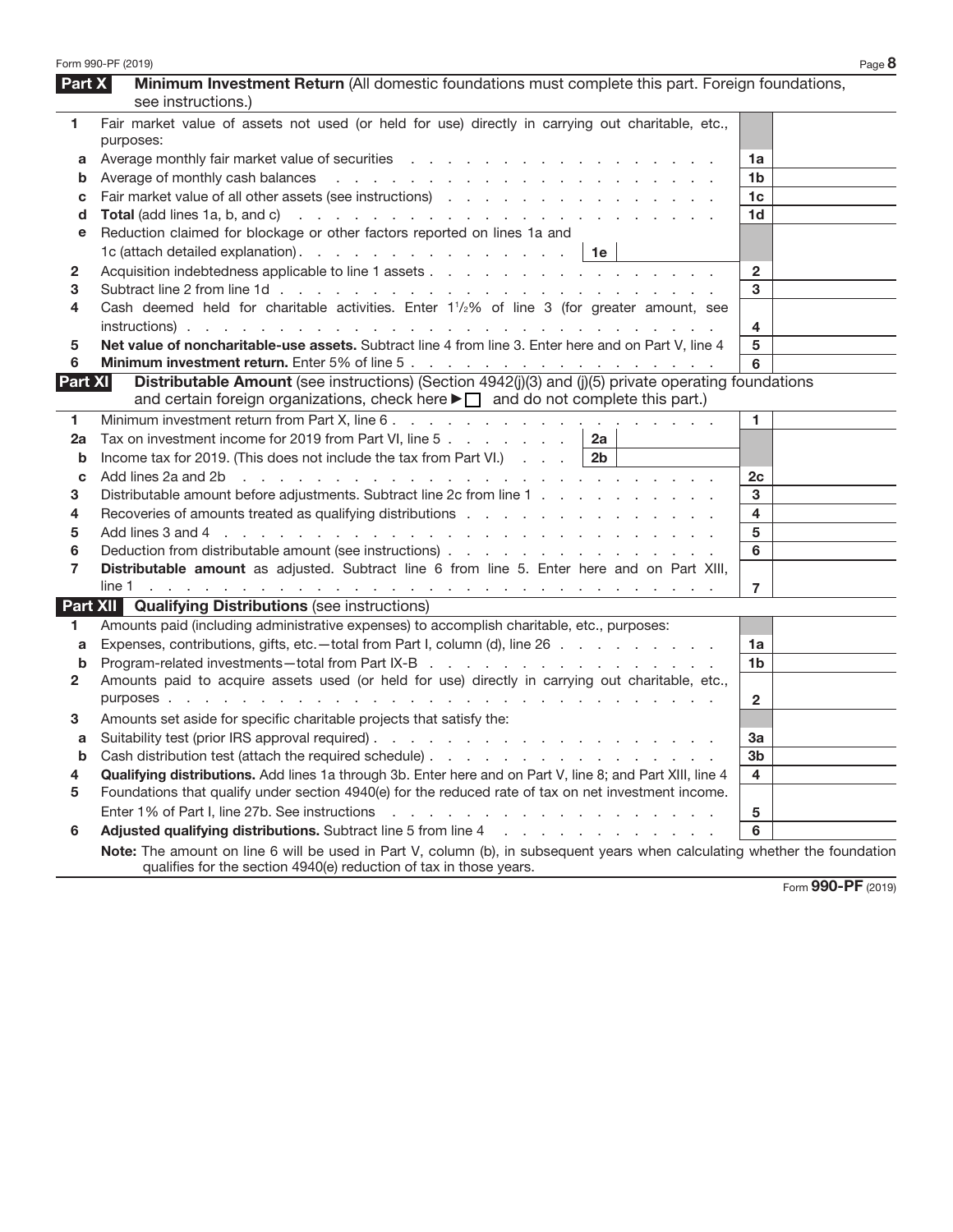|                  | Form 990-PF (2019)                                                                                                                                                                |               |                            |             | Page 9      |
|------------------|-----------------------------------------------------------------------------------------------------------------------------------------------------------------------------------|---------------|----------------------------|-------------|-------------|
| <b>Part XIII</b> | <b>Undistributed Income (see instructions)</b>                                                                                                                                    |               |                            |             |             |
|                  |                                                                                                                                                                                   | (a)<br>Corpus | (b)<br>Years prior to 2018 | (c)<br>2018 | (d)<br>2019 |
| 1                | Distributable amount for 2019 from Part XI,<br>$line 7$                                                                                                                           |               |                            |             |             |
| 2                | Undistributed income, if any, as of the end of 2019:                                                                                                                              |               |                            |             |             |
| a                | Enter amount for 2018 only                                                                                                                                                        |               |                            |             |             |
| b                | Total for prior years: 20 ____, 20 ____, 20                                                                                                                                       |               |                            |             |             |
| 3                | Excess distributions carryover, if any, to 2019:                                                                                                                                  |               |                            |             |             |
| a                | From 2014 $\ldots$ $\ldots$ $\ldots$                                                                                                                                              |               |                            |             |             |
| b                | From 2015 $\, \cdot \,$ $\, \cdot \,$ $\, \cdot \,$ $\, \cdot \,$ $\,$ $\,$ $\,$                                                                                                  |               |                            |             |             |
| с<br>d           | From 2016 $\ldots$ $\ldots$ $\ldots$<br>From 2017 $\ldots$ $\ldots$ $\ldots$                                                                                                      |               |                            |             |             |
| е                |                                                                                                                                                                                   |               |                            |             |             |
| f                | Total of lines 3a through e                                                                                                                                                       |               |                            |             |             |
| 4                | Qualifying distributions for 2019 from Part XII,                                                                                                                                  |               |                            |             |             |
|                  | line $4: \triangleright$ \$                                                                                                                                                       |               |                            |             |             |
| a                | Applied to 2018, but not more than line 2a.                                                                                                                                       |               |                            |             |             |
| b                | Applied to undistributed income of prior years<br>(Election required - see instructions)                                                                                          |               |                            |             |             |
| С                | Treated as distributions out of corpus (Election<br>required-see instructions)                                                                                                    |               |                            |             |             |
| d                | Applied to 2019 distributable amount                                                                                                                                              |               |                            |             |             |
| е                | Remaining amount distributed out of corpus                                                                                                                                        |               |                            |             |             |
| 5                | Excess distributions carryover applied to 2019<br>(If an amount appears in column (d), the same<br>amount must be shown in column (a).)                                           |               |                            |             |             |
| 6                | Enter the net total of each column as<br>indicated below:                                                                                                                         |               |                            |             |             |
| a                | Corpus. Add lines 3f, 4c, and 4e. Subtract line 5                                                                                                                                 |               |                            |             |             |
| b                | Prior years' undistributed income. Subtract<br>line 4b from line 2b<br>the company of the company of                                                                              |               |                            |             |             |
| C                | Enter the amount of prior years' undistributed<br>income for which a notice of deficiency has<br>been issued, or on which the section 4942(a)<br>tax has been previously assessed |               |                            |             |             |
| d                | Subtract line 6c from line 6b. Taxable<br>amount-see instructions<br>and the company of the company of                                                                            |               |                            |             |             |
| е                | Undistributed income for 2018. Subtract line<br>4a from line 2a. Taxable amount-see<br>instructions                                                                               |               |                            |             |             |
| f                | Undistributed income for 2019. Subtract lines<br>4d and 5 from line 1. This amount must be<br>distributed in 2020 $\ldots$ $\ldots$ $\ldots$ $\ldots$                             |               |                            |             |             |
| $\mathbf{7}$     | Amounts treated as distributions out of corpus<br>to satisfy requirements imposed by section<br>170(b)(1)(F) or 4942(g)(3) (Election may be<br>required - see instructions)       |               |                            |             |             |
| 8                | Excess distributions carryover from 2014 not<br>applied on line 5 or line 7 (see instructions).                                                                                   |               |                            |             |             |
| 9                | Excess distributions carryover to 2020.<br>Subtract lines 7 and 8 from line 6a                                                                                                    |               |                            |             |             |
| 10               | Analysis of line 9:                                                                                                                                                               |               |                            |             |             |
| a                | Excess from 2015 $\ldots$ .                                                                                                                                                       |               |                            |             |             |
| b                | Excess from 2016 $\ldots$ .                                                                                                                                                       |               |                            |             |             |
| с                | Excess from 2017 $\ldots$ .                                                                                                                                                       |               |                            |             |             |
| d                | Excess from 2018 $\ldots$ .                                                                                                                                                       |               |                            |             |             |
| e                | Excess from 2019 $\ldots$ .                                                                                                                                                       |               |                            |             |             |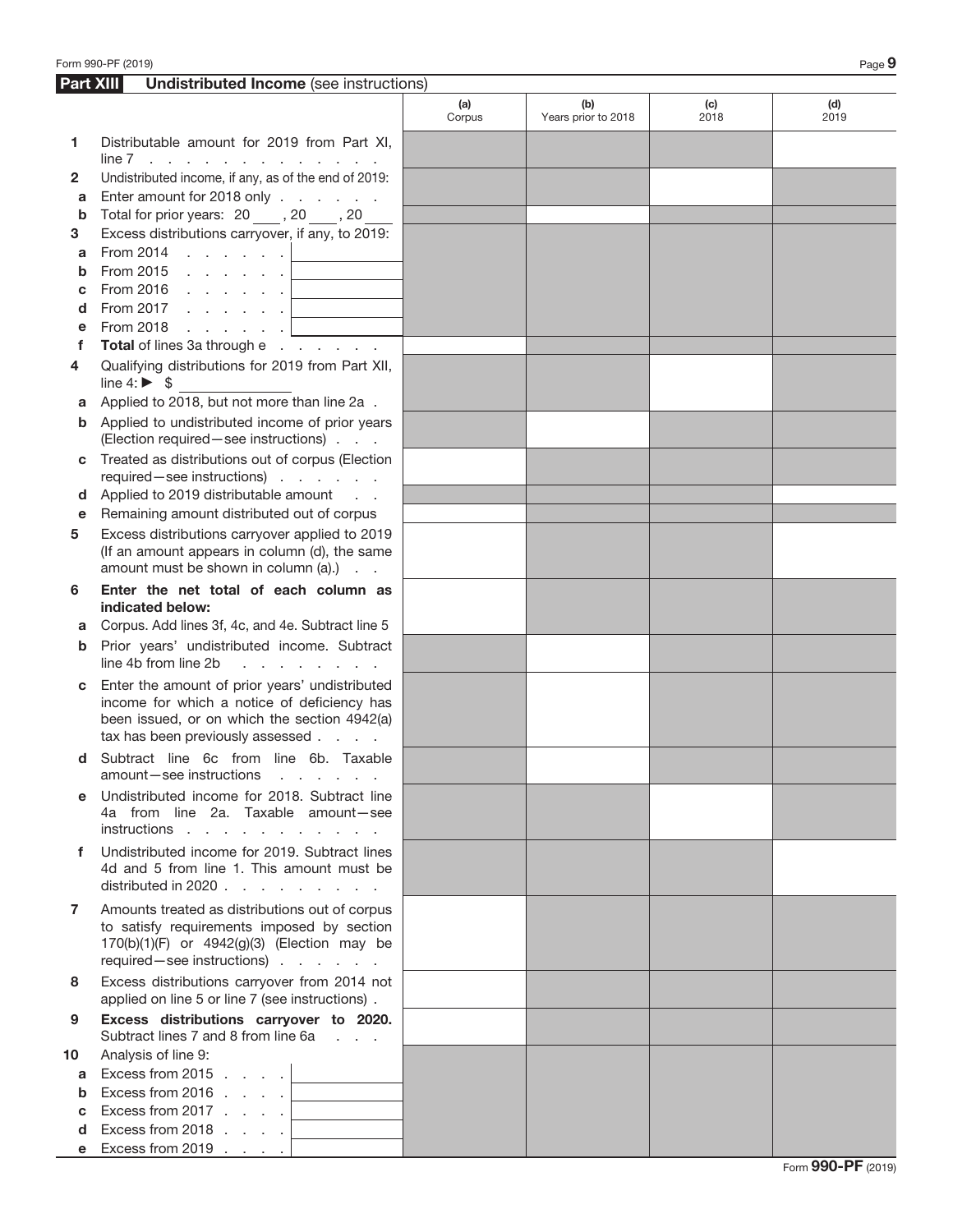|                 | Form 990-PF (2019)                                                                                                                                                                                                                                                                                                                          |          |          |               |               | Page 10    |
|-----------------|---------------------------------------------------------------------------------------------------------------------------------------------------------------------------------------------------------------------------------------------------------------------------------------------------------------------------------------------|----------|----------|---------------|---------------|------------|
| <b>Part XIV</b> | Private Operating Foundations (see instructions and Part VII-A, question 9)                                                                                                                                                                                                                                                                 |          |          |               |               |            |
|                 | 1a If the foundation has received a ruling or determination letter that it is a private operating<br>foundation, and the ruling is effective for 2019, enter the date of the ruling $\ldots$ $\ldots$                                                                                                                                       |          |          |               |               |            |
| b               | Check box to indicate whether the foundation is a private operating foundation described in section                                                                                                                                                                                                                                         |          |          |               | 4942(j)(3) or | 4942(j)(5) |
| 2a              | Enter the lesser of the adjusted net                                                                                                                                                                                                                                                                                                        | Tax year |          | Prior 3 years |               |            |
|                 | income from Part I or the minimum<br>investment return from Part X for<br>each year listed $\ldots$ $\ldots$ $\ldots$                                                                                                                                                                                                                       | (a) 2019 | (b) 2018 | (c) 2017      | $(d)$ 2016    | (e) Total  |
| b               | 85% of line 2a<br>and a state of the state of the                                                                                                                                                                                                                                                                                           |          |          |               |               |            |
| С               | Qualifying distributions from Part XII,<br>line 4, for each year listed $\ldots$ .                                                                                                                                                                                                                                                          |          |          |               |               |            |
| d               | Amounts included in line 2c not used directly<br>for active conduct of exempt activities                                                                                                                                                                                                                                                    |          |          |               |               |            |
| е               | Qualifying distributions made directly<br>for active conduct of exempt activities.<br>Subtract line 2d from line 2c<br>$\mathcal{L}=\mathcal{L}=\mathcal{L}$                                                                                                                                                                                |          |          |               |               |            |
| 3               | Complete 3a, b, or c for the<br>alternative test relied upon:                                                                                                                                                                                                                                                                               |          |          |               |               |            |
| а               | "Assets" alternative test-enter:<br>$(1)$ Value of all assets $\ldots$ $\ldots$                                                                                                                                                                                                                                                             |          |          |               |               |            |
|                 | (2) Value of assets qualifying under<br>section $4942(j)(3)(B)(i)$                                                                                                                                                                                                                                                                          |          |          |               |               |            |
| b               | "Endowment" alternative test-enter 2/3<br>of minimum investment return shown in                                                                                                                                                                                                                                                             |          |          |               |               |            |
|                 | Part X, line 6, for each year listed                                                                                                                                                                                                                                                                                                        |          |          |               |               |            |
| С               | "Support" alternative test-enter:                                                                                                                                                                                                                                                                                                           |          |          |               |               |            |
|                 | (1) Total support other than gross<br>investment income<br>(interest,<br>dividends, rents, payments on<br>securities<br>loans<br>(section<br>$512(a)(5)$ , or royalties)                                                                                                                                                                    |          |          |               |               |            |
|                 | (2) Support from general public<br>5 or more<br>exempt<br>and<br>organizations as provided in<br>section $4942(j)(3)(B)(iii)$                                                                                                                                                                                                               |          |          |               |               |            |
|                 | (3) Largest amount of support from<br>an exempt organization $\ldots$                                                                                                                                                                                                                                                                       |          |          |               |               |            |
|                 | (4) Gross investment income                                                                                                                                                                                                                                                                                                                 |          |          |               |               |            |
| Part XV         | Supplementary Information (Complete this part only if the foundation had \$5,000 or more in assets at                                                                                                                                                                                                                                       |          |          |               |               |            |
|                 | any time during the year-see instructions.)                                                                                                                                                                                                                                                                                                 |          |          |               |               |            |
| 1<br>а          | <b>Information Regarding Foundation Managers:</b><br>List any managers of the foundation who have contributed more than 2% of the total contributions received by the foundation<br>before the close of any tax year (but only if they have contributed more than \$5,000). (See section 507(d)(2).)                                        |          |          |               |               |            |
| b               | List any managers of the foundation who own 10% or more of the stock of a corporation (or an equally large portion of the<br>ownership of a partnership or other entity) of which the foundation has a 10% or greater interest.                                                                                                             |          |          |               |               |            |
| $\mathbf{2}$    | Information Regarding Contribution, Grant, Gift, Loan, Scholarship, etc., Programs:                                                                                                                                                                                                                                                         |          |          |               |               |            |
|                 | Check here $\blacktriangleright$ $\Box$ if the foundation only makes contributions to preselected charitable organizations and does not accept<br>unsolicited requests for funds. If the foundation makes gifts, grants, etc., to individuals or organizations under other conditions,<br>complete items 2a, b, c, and d. See instructions. |          |          |               |               |            |
| а               | The name, address, and telephone number or email address of the person to whom applications should be addressed:                                                                                                                                                                                                                            |          |          |               |               |            |
|                 |                                                                                                                                                                                                                                                                                                                                             |          |          |               |               |            |
| b               | The form in which applications should be submitted and information and materials they should include:                                                                                                                                                                                                                                       |          |          |               |               |            |
| С               | Any submission deadlines:                                                                                                                                                                                                                                                                                                                   |          |          |               |               |            |
|                 |                                                                                                                                                                                                                                                                                                                                             |          |          |               |               |            |

**d** Any restrictions or limitations on awards, such as by geographical areas, charitable fields, kinds of institutions, or other factors: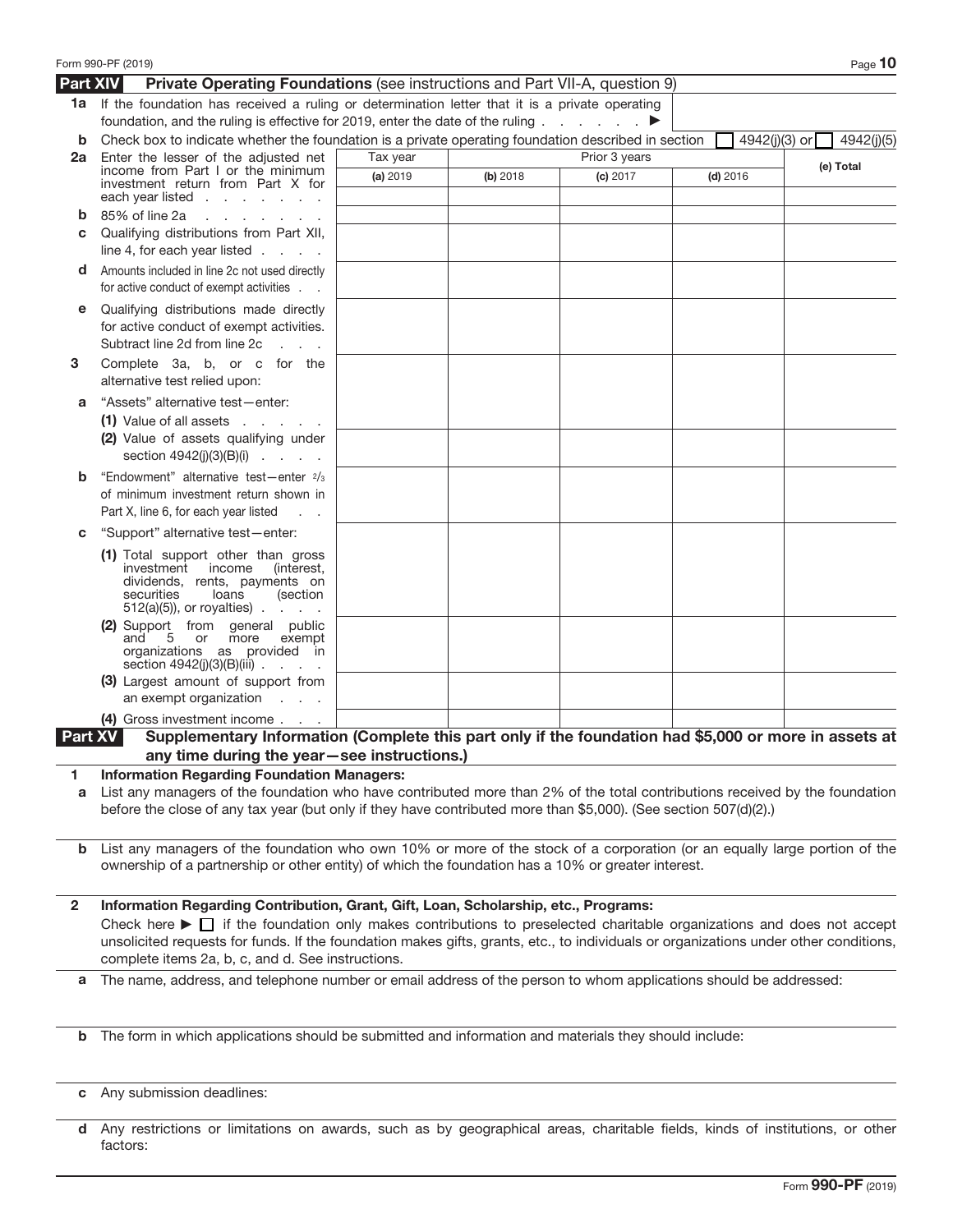|                | Form 990-PF (2019)                                                                                                                                                                                                             |                                                                                                                    |                                                     |                                     | Page 11       |
|----------------|--------------------------------------------------------------------------------------------------------------------------------------------------------------------------------------------------------------------------------|--------------------------------------------------------------------------------------------------------------------|-----------------------------------------------------|-------------------------------------|---------------|
| Part XV        | <b>Supplementary Information (continued)</b>                                                                                                                                                                                   |                                                                                                                    |                                                     |                                     |               |
| 3 <sup>1</sup> | Grants and Contributions Paid During the Year or Approved for Future Payment                                                                                                                                                   |                                                                                                                    |                                                     |                                     |               |
|                | Recipient                                                                                                                                                                                                                      | If recipient is an individual,<br>show any relationship to<br>any foundation manager<br>or substantial contributor | Foundation<br>status of                             | Purpose of grant or<br>contribution | Amount        |
|                | Name and address (home or business)                                                                                                                                                                                            |                                                                                                                    | recipient                                           |                                     |               |
|                | a Paid during the year                                                                                                                                                                                                         |                                                                                                                    |                                                     |                                     |               |
|                |                                                                                                                                                                                                                                |                                                                                                                    |                                                     |                                     |               |
|                | <b>Total</b><br>$\sim$<br>$\sim$<br>the contract of the contract of the contract of the                                                                                                                                        | <b>Contract Contract</b>                                                                                           | and a series of the contract of the contract of the | ▶<br>$\sim$<br>$\sim$<br>$\sim$     | 3a            |
|                | <b>b</b> Approved for future payment                                                                                                                                                                                           |                                                                                                                    |                                                     |                                     |               |
|                | <b>Total</b><br>n.                                                                                                                                                                                                             |                                                                                                                    |                                                     | ▶                                   | $3\mathsf{b}$ |
|                | and the company of the company of the company of the company of the company of the company of the company of the company of the company of the company of the company of the company of the company of the company of the comp |                                                                                                                    |                                                     |                                     |               |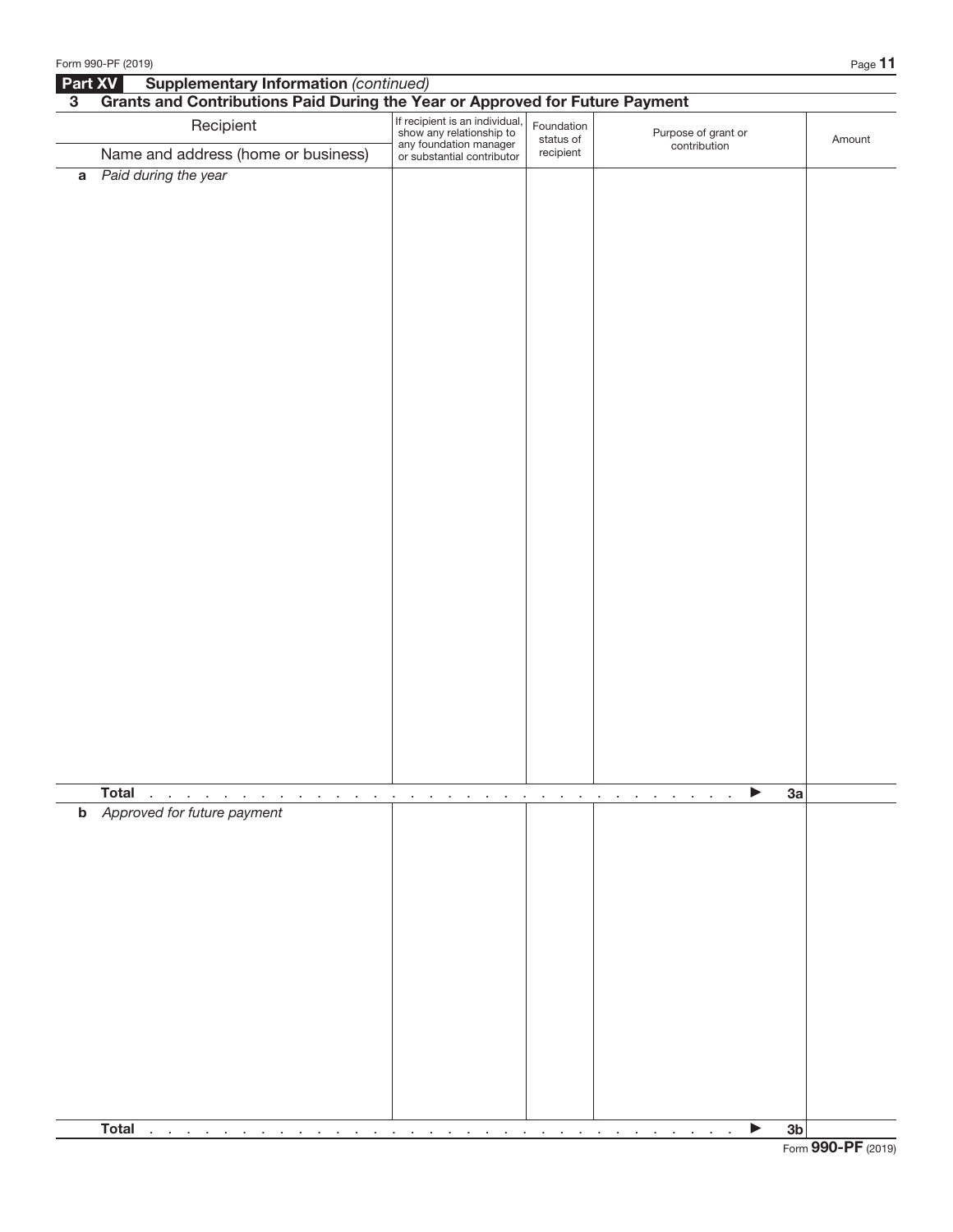|                                                 |                      | Form 990-PF (2019)                                                                                                                                                                                                            |                           |                                      |                       |               | Page 12                                                     |
|-------------------------------------------------|----------------------|-------------------------------------------------------------------------------------------------------------------------------------------------------------------------------------------------------------------------------|---------------------------|--------------------------------------|-----------------------|---------------|-------------------------------------------------------------|
|                                                 | <b>Part XVI-A</b>    | <b>Analysis of Income-Producing Activities</b>                                                                                                                                                                                |                           |                                      |                       |               |                                                             |
| Enter gross amounts unless otherwise indicated. |                      |                                                                                                                                                                                                                               | Unrelated business income | Excluded by section 512, 513, or 514 | (e)                   |               |                                                             |
|                                                 |                      |                                                                                                                                                                                                                               | (a)<br>Business code      | (b)<br>Amount                        | (c)<br>Exclusion code | (d)<br>Amount | Related or exempt<br>function income<br>(See instructions.) |
|                                                 |                      | 1 Program service revenue:                                                                                                                                                                                                    |                           |                                      |                       |               |                                                             |
|                                                 | а                    |                                                                                                                                                                                                                               |                           |                                      |                       |               |                                                             |
|                                                 | b                    | <u> 1980 - Johann Stoff, fransk politik (d. 1980)</u>                                                                                                                                                                         |                           |                                      |                       |               |                                                             |
|                                                 | с                    | <u> 1989 - Johann Barbara, martxa eta batarra (h. 1989).</u>                                                                                                                                                                  |                           |                                      |                       |               |                                                             |
|                                                 | d                    | <u> 1989 - Johann Barbara, marka a shekara tsa 1989 - An tsa 1989 - An tsa 1989 - An tsa 1989 - An tsa 1989 - An</u>                                                                                                          |                           |                                      |                       |               |                                                             |
|                                                 | е                    | the control of the control of the control of the control of the control of the control of                                                                                                                                     |                           |                                      |                       |               |                                                             |
|                                                 | f                    | Fees and contracts from government agencies                                                                                                                                                                                   |                           |                                      |                       |               |                                                             |
| 2                                               | g                    | Membership dues and assessments<br><b>Service</b> State                                                                                                                                                                       |                           |                                      |                       |               |                                                             |
| З                                               |                      | Interest on savings and temporary cash investments                                                                                                                                                                            |                           |                                      |                       |               |                                                             |
| 4                                               |                      | Dividends and interest from securities                                                                                                                                                                                        |                           |                                      |                       |               |                                                             |
| 5                                               |                      | Net rental income or (loss) from real estate:                                                                                                                                                                                 |                           |                                      |                       |               |                                                             |
|                                                 |                      | a Debt-financed property<br>and the company of the second                                                                                                                                                                     |                           |                                      |                       |               |                                                             |
|                                                 |                      | <b>b</b> Not debt-financed property                                                                                                                                                                                           |                           |                                      |                       |               |                                                             |
| 6                                               |                      | Net rental income or (loss) from personal property                                                                                                                                                                            |                           |                                      |                       |               |                                                             |
|                                                 |                      | Other investment income                                                                                                                                                                                                       |                           |                                      |                       |               |                                                             |
| 8                                               |                      | Gain or (loss) from sales of assets other than inventory                                                                                                                                                                      |                           |                                      |                       |               |                                                             |
| 9                                               |                      | Net income or (loss) from special events                                                                                                                                                                                      |                           |                                      |                       |               |                                                             |
| 10                                              |                      | Gross profit or (loss) from sales of inventory                                                                                                                                                                                |                           |                                      |                       |               |                                                             |
| 11                                              |                      | Other revenue: a                                                                                                                                                                                                              |                           |                                      |                       |               |                                                             |
|                                                 | b                    | the control of the control of the control of the control of the control of                                                                                                                                                    |                           |                                      |                       |               |                                                             |
|                                                 | с                    | <u> 1989 - Johann Barn, mars ann an t-Amhain Aonaich an t-Aonaich an t-Aonaich an t-Aonaich an t-Aonaich an t-Aon</u>                                                                                                         |                           |                                      |                       |               |                                                             |
|                                                 | d                    | <u> 1989 - Johann Stein, mars an deutscher Stein und der Stein und der Stein und der Stein und der Stein und der</u>                                                                                                          |                           |                                      |                       |               |                                                             |
|                                                 | е                    |                                                                                                                                                                                                                               |                           |                                      |                       |               |                                                             |
|                                                 |                      | 12 Subtotal. Add columns (b), (d), and (e)                                                                                                                                                                                    |                           |                                      |                       |               |                                                             |
|                                                 |                      | (See worksheet in line 13 instructions to verify calculations.)                                                                                                                                                               |                           |                                      |                       | 13            |                                                             |
|                                                 | Part XVI-B           | Relationship of Activities to the Accomplishment of Exempt Purposes                                                                                                                                                           |                           |                                      |                       |               |                                                             |
|                                                 | Line No.             |                                                                                                                                                                                                                               |                           |                                      |                       |               |                                                             |
|                                                 | $\blacktriangledown$ | Explain below how each activity for which income is reported in column (e) of Part XVI-A contributed importantly to the accomplishment of the foundation's exempt purposes (other than by providing funds for such purposes). |                           |                                      |                       |               |                                                             |
|                                                 |                      |                                                                                                                                                                                                                               |                           |                                      |                       |               |                                                             |
|                                                 |                      |                                                                                                                                                                                                                               |                           |                                      |                       |               |                                                             |
|                                                 |                      |                                                                                                                                                                                                                               |                           |                                      |                       |               |                                                             |
|                                                 |                      |                                                                                                                                                                                                                               |                           |                                      |                       |               |                                                             |
|                                                 |                      |                                                                                                                                                                                                                               |                           |                                      |                       |               |                                                             |
|                                                 |                      |                                                                                                                                                                                                                               |                           |                                      |                       |               |                                                             |
|                                                 |                      |                                                                                                                                                                                                                               |                           |                                      |                       |               |                                                             |
|                                                 |                      |                                                                                                                                                                                                                               |                           |                                      |                       |               |                                                             |
|                                                 |                      |                                                                                                                                                                                                                               |                           |                                      |                       |               |                                                             |
|                                                 |                      |                                                                                                                                                                                                                               |                           |                                      |                       |               |                                                             |
|                                                 |                      |                                                                                                                                                                                                                               |                           |                                      |                       |               |                                                             |
|                                                 |                      |                                                                                                                                                                                                                               |                           |                                      |                       |               |                                                             |
|                                                 |                      |                                                                                                                                                                                                                               |                           |                                      |                       |               |                                                             |
|                                                 |                      |                                                                                                                                                                                                                               |                           |                                      |                       |               |                                                             |
|                                                 |                      |                                                                                                                                                                                                                               |                           |                                      |                       |               |                                                             |
|                                                 |                      |                                                                                                                                                                                                                               |                           |                                      |                       |               |                                                             |
|                                                 |                      |                                                                                                                                                                                                                               |                           |                                      |                       |               |                                                             |
|                                                 |                      |                                                                                                                                                                                                                               |                           |                                      |                       |               |                                                             |
|                                                 |                      |                                                                                                                                                                                                                               |                           |                                      |                       |               |                                                             |
|                                                 |                      |                                                                                                                                                                                                                               |                           |                                      |                       |               |                                                             |
|                                                 |                      |                                                                                                                                                                                                                               |                           |                                      |                       |               |                                                             |
|                                                 |                      |                                                                                                                                                                                                                               |                           |                                      |                       |               |                                                             |
|                                                 |                      |                                                                                                                                                                                                                               |                           |                                      |                       |               |                                                             |